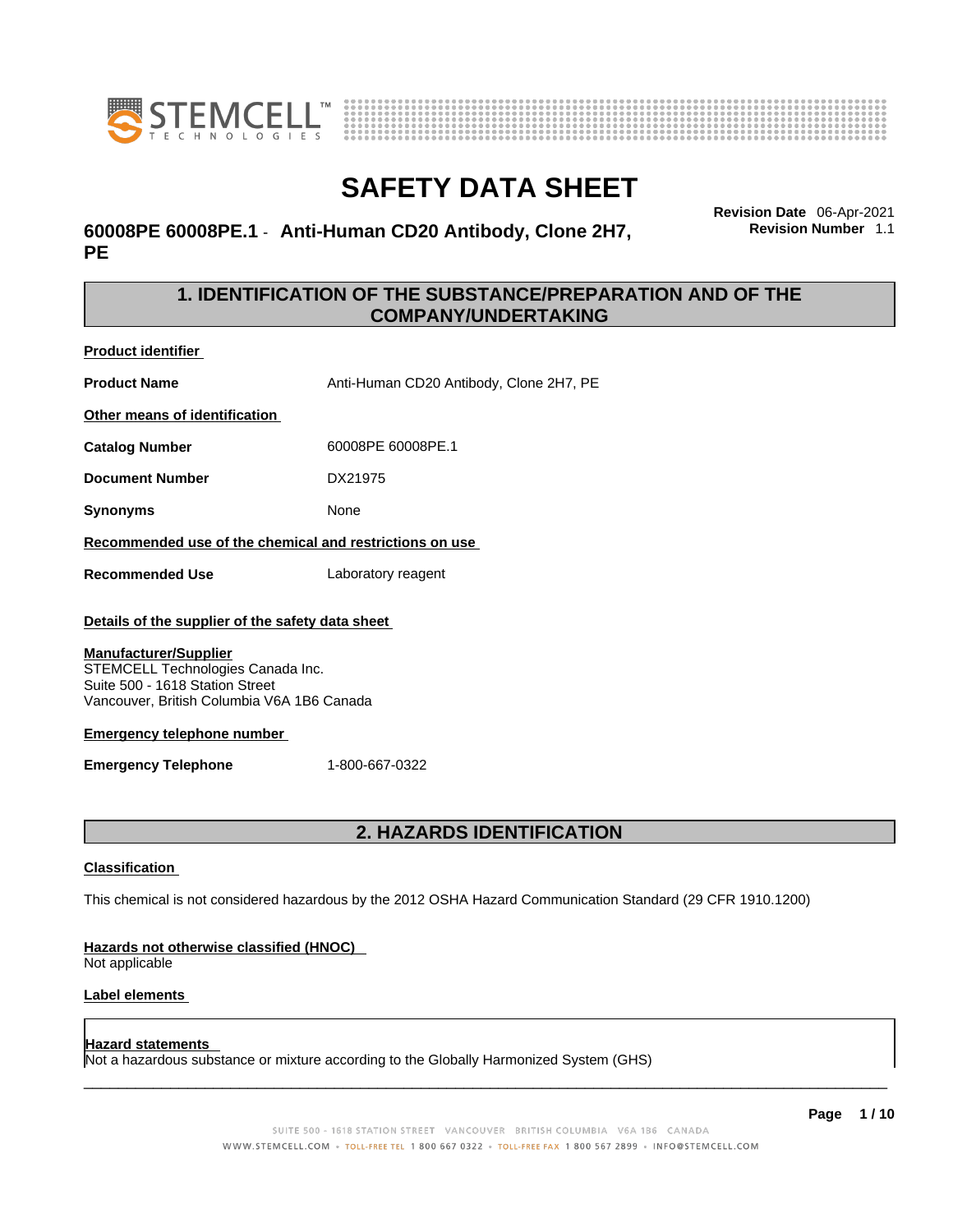



## \_\_\_\_\_\_\_\_\_\_\_\_\_\_\_\_\_\_\_\_\_\_\_\_\_\_\_\_\_\_\_\_\_\_\_\_\_\_\_\_\_\_\_\_\_\_\_\_\_\_\_\_\_\_\_\_\_\_\_\_\_\_\_\_\_\_\_\_\_\_\_\_\_\_\_\_\_\_\_\_\_\_\_\_\_\_\_\_\_\_\_\_\_ **Revision Date** 06-Apr-2021 **60008PE 60008PE.1** - **Anti-Human CD20 Antibody, Clone 2H7, PE**

The product contains no substances which at their given concentration, are considered to be hazardous to health.

**Appearance** Clear **Physical state** Liquid **Odor** No data available

**Revision Number** 1.1

**Other Information** 

Not applicable

**Unknown acute toxicity** 0 % of the mixture consists of ingredient(s) of unknown toxicity

0 % of the mixture consists of ingredient(s) of unknown acute oral toxicity

0 % of the mixture consists of ingredient(s) of unknown acute dermal toxicity

0 % of the mixture consists of ingredient(s) of unknown acute inhalation toxicity (gas)

0 % of the mixture consists of ingredient(s) of unknown acute inhalation toxicity (vapor)

0 % of the mixture consists of ingredient(s) of unknown acute inhalation toxicity (dust/mist)

### **3. COMPOSITION/INFORMATION ON INGREDIENTS**

#### **Substance**

Not applicable.

### **Mixture**

Not a hazardous substance or mixture according to the Globally Harmonized System (GHS)

\*The exact percentage (concentration) ofcomposition has been withheld as a trade secret.

### **4. FIRST AID MEASURES**

### **Description of first aid measures**

| <b>Inhalation</b>   | Remove to fresh air.                                                                                                    |
|---------------------|-------------------------------------------------------------------------------------------------------------------------|
| Eye contact         | Rinse thoroughly with plenty of water for at least 15 minutes, lifting lower and upper eyelids.<br>Consult a physician. |
| <b>Skin contact</b> | Wash skin with soap and water.                                                                                          |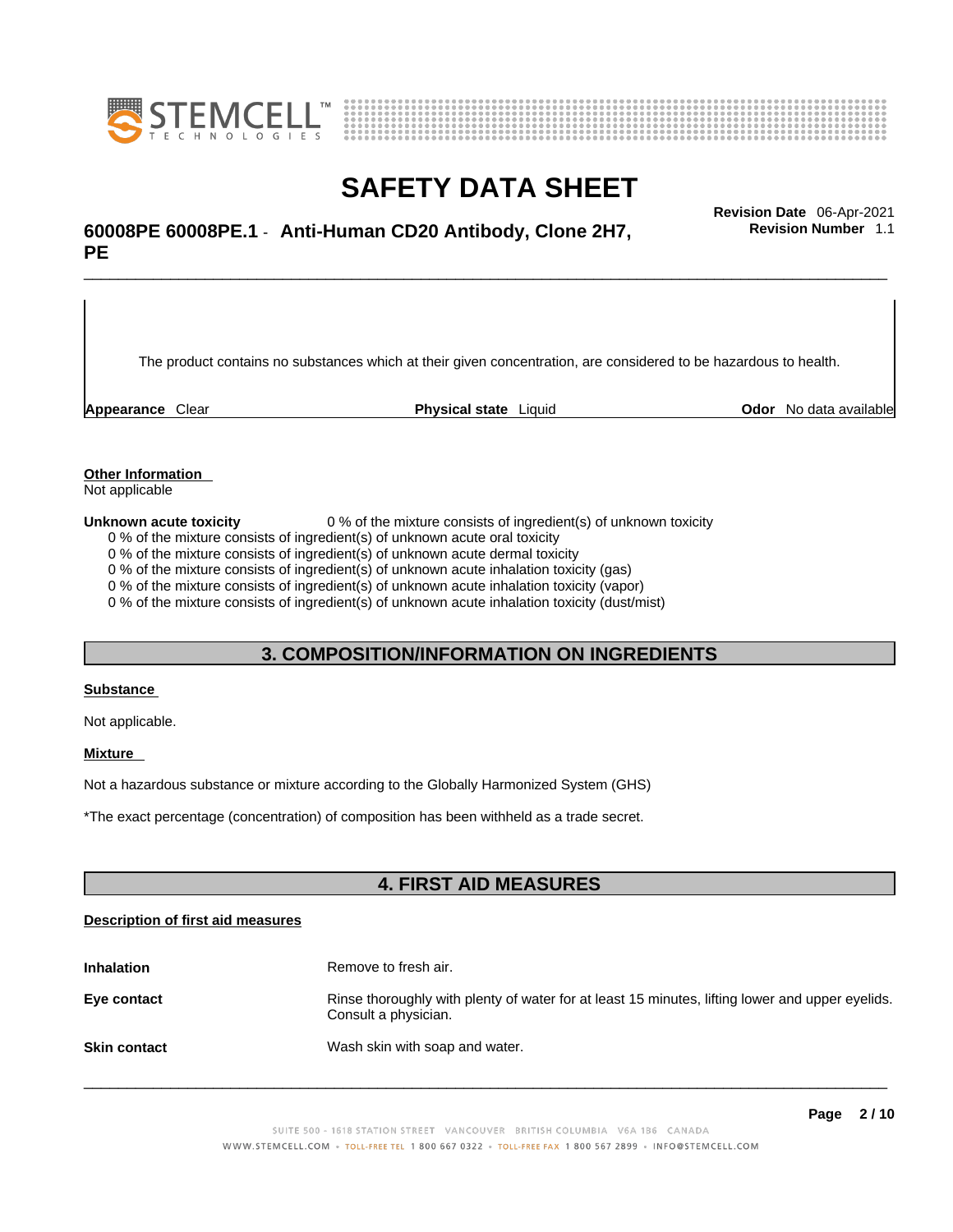



## \_\_\_\_\_\_\_\_\_\_\_\_\_\_\_\_\_\_\_\_\_\_\_\_\_\_\_\_\_\_\_\_\_\_\_\_\_\_\_\_\_\_\_\_\_\_\_\_\_\_\_\_\_\_\_\_\_\_\_\_\_\_\_\_\_\_\_\_\_\_\_\_\_\_\_\_\_\_\_\_\_\_\_\_\_\_\_\_\_\_\_\_\_ **Revision Date** 06-Apr-2021 **60008PE 60008PE.1** - **Anti-Human CD20 Antibody, Clone 2H7, PE**

**Ingestion** Clean mouth with water and drink afterwards plenty of water. **Most important symptoms and effects, both acute and delayed Symptoms** No information available. **Indication of any immediate medical attention and special treatment needed Note to physicians** Treat symptomatically. **5. FIRE-FIGHTING MEASURES Suitable Extinguishing Media** Use extinguishing measures that are appropriate to local circumstances and the surrounding environment. **Unsuitable extinguishing media** CAUTION: Use of water spray when fighting fire may be inefficient. **Specific hazards arising from the chemical** No information available. **Explosion data Sensitivity to Mechanical Impact** None. **Sensitivity to Static Discharge** None. **Special protective equipment for fire-fighters** Firefighters should wear self-contained breathing apparatus and full firefighting turnout gear. Use personal protection equipment.

### **6. ACCIDENTAL RELEASE MEASURES**

| Personal precautions, protective equipment and emergency procedures |                                                       |  |
|---------------------------------------------------------------------|-------------------------------------------------------|--|
| <b>Personal precautions</b>                                         | Ensure adequate ventilation.                          |  |
| <b>Environmental precautions</b>                                    |                                                       |  |
| <b>Environmental precautions</b>                                    | See Section 12 for additional Ecological Information. |  |
| Methods and material for containment and cleaning up                |                                                       |  |
| <b>Methods for containment</b>                                      | Prevent further leakage or spillage if safe to do so. |  |

 $\_$  ,  $\_$  ,  $\_$  ,  $\_$  ,  $\_$  ,  $\_$  ,  $\_$  ,  $\_$  ,  $\_$  ,  $\_$  ,  $\_$  ,  $\_$  ,  $\_$  ,  $\_$  ,  $\_$  ,  $\_$  ,  $\_$  ,  $\_$  ,  $\_$  ,  $\_$  ,  $\_$  ,  $\_$  ,  $\_$  ,  $\_$  ,  $\_$  ,  $\_$  ,  $\_$  ,  $\_$  ,  $\_$  ,  $\_$  ,  $\_$  ,  $\_$  ,  $\_$  ,  $\_$  ,  $\_$  ,  $\_$  ,  $\_$  ,

**Revision Number** 1.1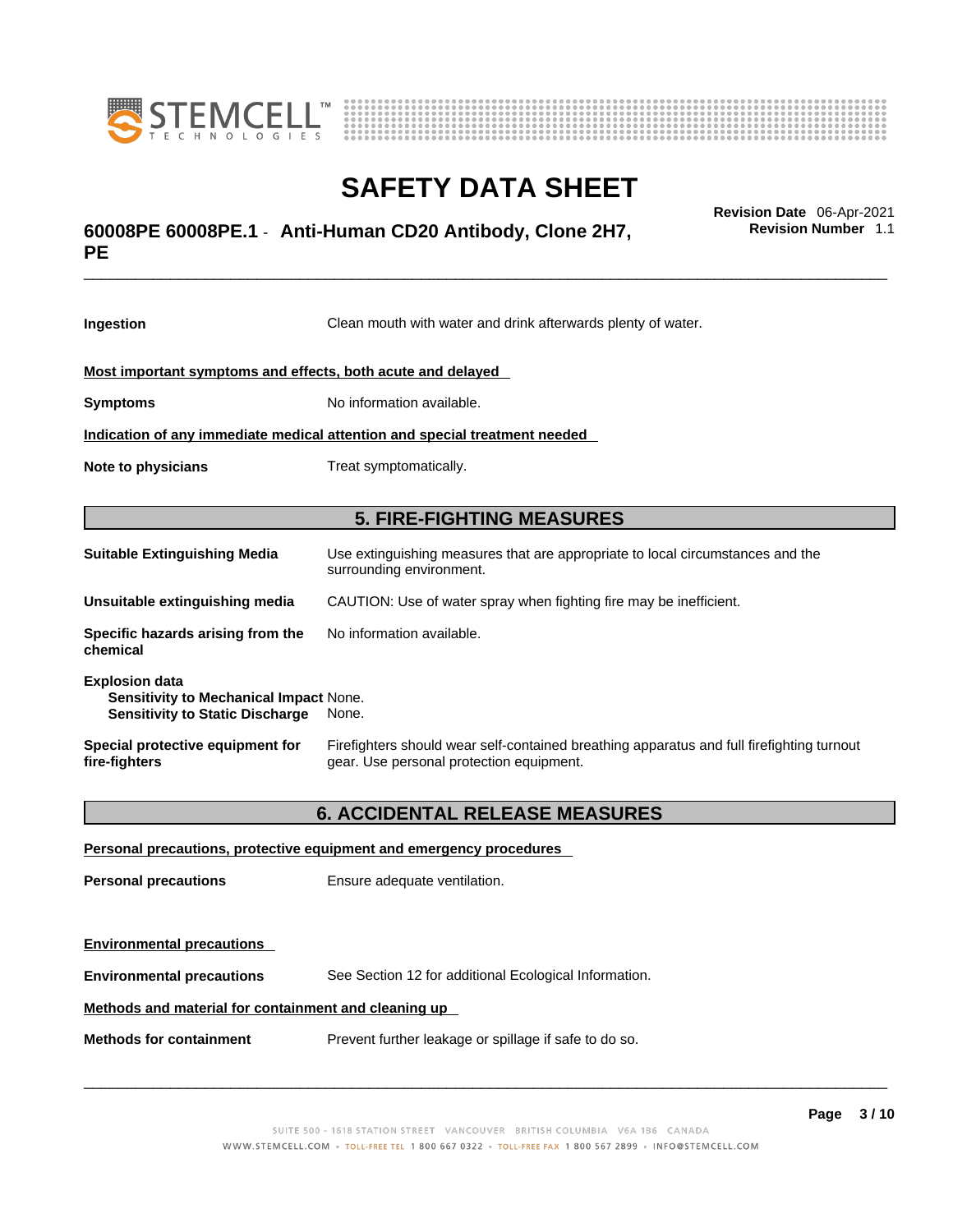



## \_\_\_\_\_\_\_\_\_\_\_\_\_\_\_\_\_\_\_\_\_\_\_\_\_\_\_\_\_\_\_\_\_\_\_\_\_\_\_\_\_\_\_\_\_\_\_\_\_\_\_\_\_\_\_\_\_\_\_\_\_\_\_\_\_\_\_\_\_\_\_\_\_\_\_\_\_\_\_\_\_\_\_\_\_\_\_\_\_\_\_\_\_ **Revision Date** 06-Apr-2021 **60008PE 60008PE.1** - **Anti-Human CD20 Antibody, Clone 2H7, PE**

**Revision Number** 1.1

| Methods for cleaning up         | Pick up and transfer to properly labeled containers.                                 |
|---------------------------------|--------------------------------------------------------------------------------------|
| Prevention of secondary hazards | Clean contaminated objects and areas thoroughly observing environmental regulations. |

### **7. HANDLING AND STORAGE**

| <b>FIGURIOUS IOI SAIG HAHUIHIY</b>                           |                                                                                     |  |
|--------------------------------------------------------------|-------------------------------------------------------------------------------------|--|
| Advice on safe handling                                      | Handle in accordance with good industrial hygiene and safety practice.              |  |
| Conditions for safe storage, including any incompatibilities |                                                                                     |  |
| <b>Storage Conditions</b>                                    | Store in accordance with information listed on the Product Information Sheet (PIS). |  |

### **8. EXPOSURE CONTROLS/PERSONAL PROTECTION**

### **Control parameters**

**Precautions for safe handling**

**Exposure Limits** This product, as supplied, does not contain any hazardous materials with occupational exposure limits established by the region specific regulatory bodies.

### **Appropriate engineering controls**

| <b>Engineering controls</b> | Showers              |
|-----------------------------|----------------------|
|                             | Eyewash stations     |
|                             | Ventilation systems. |

**Individual protection measures, such as personal protective equipment Eye/face protection** No special protective equipment required. **Skin and body protection** No special protective equipment required. **Respiratory protection** No protective equipment is needed under normal use conditions. If exposure limits are exceeded or irritation is experienced, ventilation and evacuation may be required. **General hygiene considerations** Handle in accordance with good industrial hygiene and safety practice.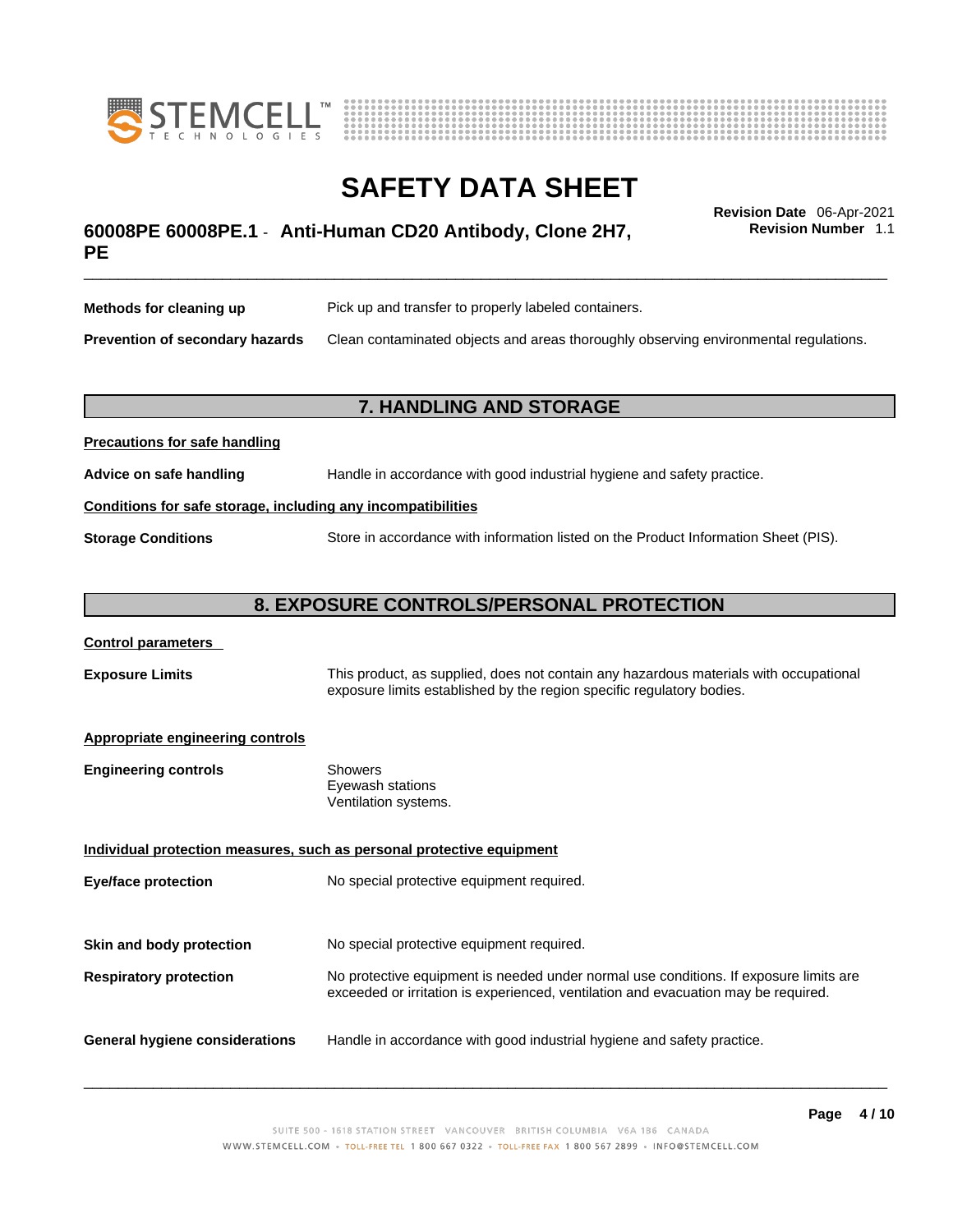



## \_\_\_\_\_\_\_\_\_\_\_\_\_\_\_\_\_\_\_\_\_\_\_\_\_\_\_\_\_\_\_\_\_\_\_\_\_\_\_\_\_\_\_\_\_\_\_\_\_\_\_\_\_\_\_\_\_\_\_\_\_\_\_\_\_\_\_\_\_\_\_\_\_\_\_\_\_\_\_\_\_\_\_\_\_\_\_\_\_\_\_\_\_ **Revision Date** 06-Apr-2021 **60008PE 60008PE.1** - **Anti-Human CD20 Antibody, Clone 2H7, PE**

**9. PHYSICAL AND CHEMICAL PROPERTIES Information on basic physical and chemical properties Physical state** Liquid **Appearance** Clear<br> **Color** No int **Color Color Color Color Color Color Color No** data available **Odor Odor No data available**<br> **Odor threshold No data available No data available Explosive properties** No data available **Oxidizing properties** No information available **Other Information Softening point** No information available **Molecular weight** No information available **Molecular formula** No information available<br>**VOC Content (%)** No information available **VOC** Content (%) **Liquid Density** No information available **Bulk density No information available Property CONSCRUTE IN THE VALUES REMARKS • Method pH** No data available None known **Melting point / freezing point Boiling point / boiling range Modata available None known Flash point Communist Communist Communist Communist Communist Communist Communist Communist Communist Communist Communist Communist Communist Communist Communist Communist Communist Communist Communist Communist Communi Evaporation rate Configure 1 Accord None Configure 1 Accord None known**<br> **Elammability (solid. gas)** No data available **None known** None known **Flammability (solid, gas)** No data available None known **Flammability Limit in Air None known None known Upper flammability limit:** No data available **Lower flammability limit:** No data available **Vapor pressure No data available None known Vapor density Notata available None known Relative density No data available None known Water solubility No data available Mone known**<br> **Solubility in other solvents** No data available None known None known **Solubility in other solvents** No data available **None known**<br> **Partition coefficient** No data available **None known**<br>
None known **Partition coefficient**<br>**Autoignition temperature** No data available **Autoignition temperature No data available None known**<br> **Decomposition temperature** No data available **None known**<br>
None known **Decomposition temperature** No data available None known<br> **Kinematic viscosity** No data available None known **Kinematic viscosity** No data available<br> **Dynamic viscosity** No data available **Dynamic viscosity** None known

### **10. STABILITY AND REACTIVITY**

**Reactivity No information available.** 

**Chemical stability** Stable under normal conditions.

 $\_$  ,  $\_$  ,  $\_$  ,  $\_$  ,  $\_$  ,  $\_$  ,  $\_$  ,  $\_$  ,  $\_$  ,  $\_$  ,  $\_$  ,  $\_$  ,  $\_$  ,  $\_$  ,  $\_$  ,  $\_$  ,  $\_$  ,  $\_$  ,  $\_$  ,  $\_$  ,  $\_$  ,  $\_$  ,  $\_$  ,  $\_$  ,  $\_$  ,  $\_$  ,  $\_$  ,  $\_$  ,  $\_$  ,  $\_$  ,  $\_$  ,  $\_$  ,  $\_$  ,  $\_$  ,  $\_$  ,  $\_$  ,  $\_$  ,

**Revision Number** 1.1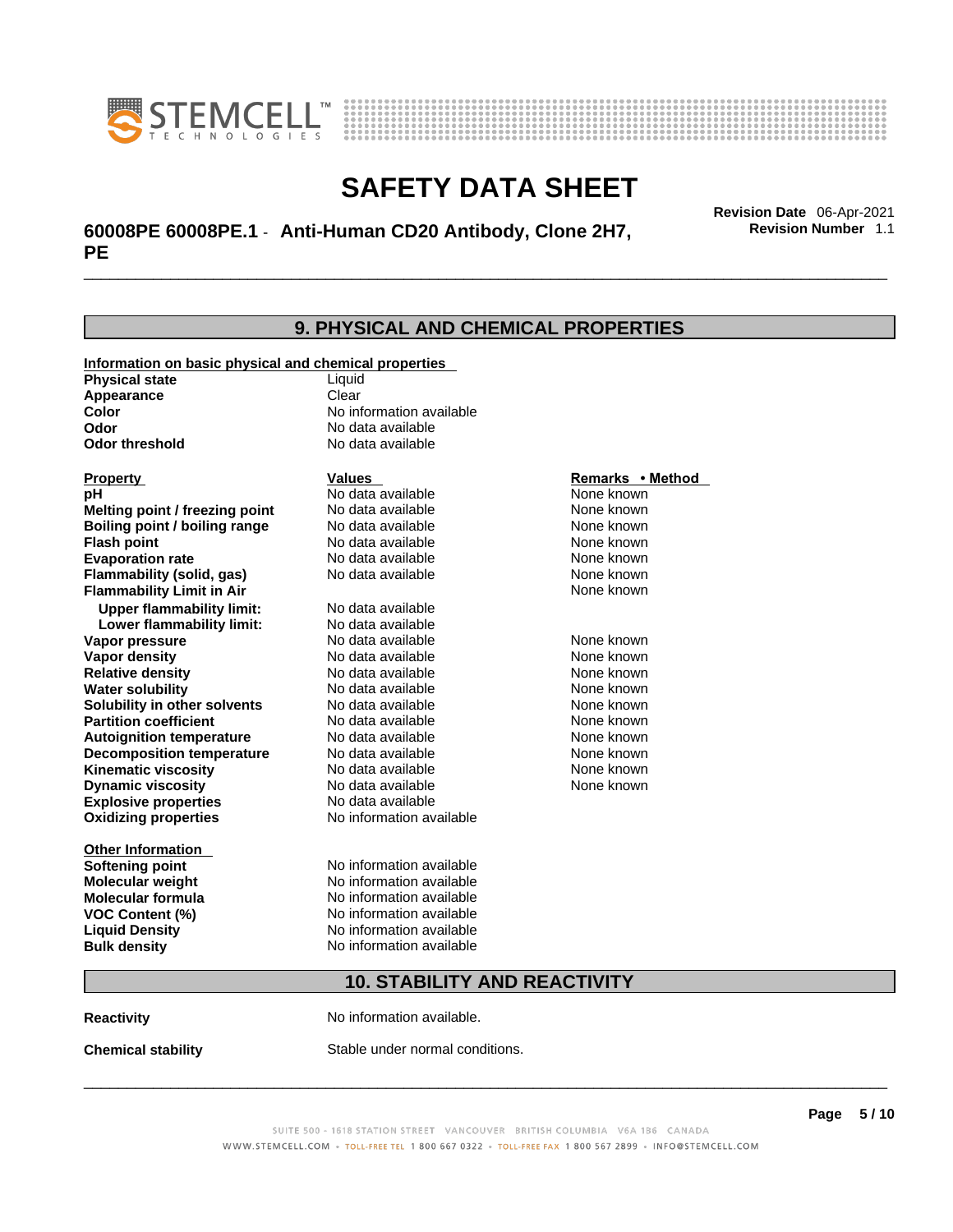



## \_\_\_\_\_\_\_\_\_\_\_\_\_\_\_\_\_\_\_\_\_\_\_\_\_\_\_\_\_\_\_\_\_\_\_\_\_\_\_\_\_\_\_\_\_\_\_\_\_\_\_\_\_\_\_\_\_\_\_\_\_\_\_\_\_\_\_\_\_\_\_\_\_\_\_\_\_\_\_\_\_\_\_\_\_\_\_\_\_\_\_\_\_ **Revision Date** 06-Apr-2021 **60008PE 60008PE.1** - **Anti-Human CD20 Antibody, Clone 2H7, PE**

**Revision Number** 1.1

| <b>Possibility of hazardous reactions</b> None under normal processing.    |                                           |
|----------------------------------------------------------------------------|-------------------------------------------|
| <b>Conditions to avoid</b>                                                 | None known based on information supplied. |
| Incompatible materials                                                     | None known based on information supplied. |
| Hazardous decomposition products None known based on information supplied. |                                           |

### **11. TOXICOLOGICAL INFORMATION**

### **Information on likely routes of exposure**

#### **Product Information**

| <b>Inhalation</b>                                                            | Specific test data for the substance or mixture is not available. |
|------------------------------------------------------------------------------|-------------------------------------------------------------------|
| Eye contact                                                                  | Specific test data for the substance or mixture is not available. |
| <b>Skin contact</b>                                                          | Specific test data for the substance or mixture is not available. |
| Ingestion                                                                    | Specific test data for the substance or mixture is not available. |
| Symptoms related to the physical, chemical and toxicological characteristics |                                                                   |

**Symptoms** No information available.

**Numerical measures of toxicity**

**Acute toxicity**

**Unknown acute toxicity** 0 % of the mixture consists of ingredient(s) of unknown toxicity

0 % of the mixture consists of ingredient(s) of unknown acute oral toxicity

0 % of the mixture consists of ingredient(s) of unknown acute dermal toxicity

0 % of the mixture consists of ingredient(s) of unknown acute inhalation toxicity (gas)

0 % of the mixture consists of ingredient(s) of unknown acute inhalation toxicity (vapor)

0 % of the mixture consists of ingredient(s) of unknown acute inhalation toxicity (dust/mist) Product Information

#### **Delayed and immediate effects as well as chronic effects from short and long-term exposure**

| <b>Skin corrosion</b><br><b>ion/irritation</b> | N٥<br>`available.<br>ıntorn<br>nation |
|------------------------------------------------|---------------------------------------|
| Produc<br>≅πποπmation                          |                                       |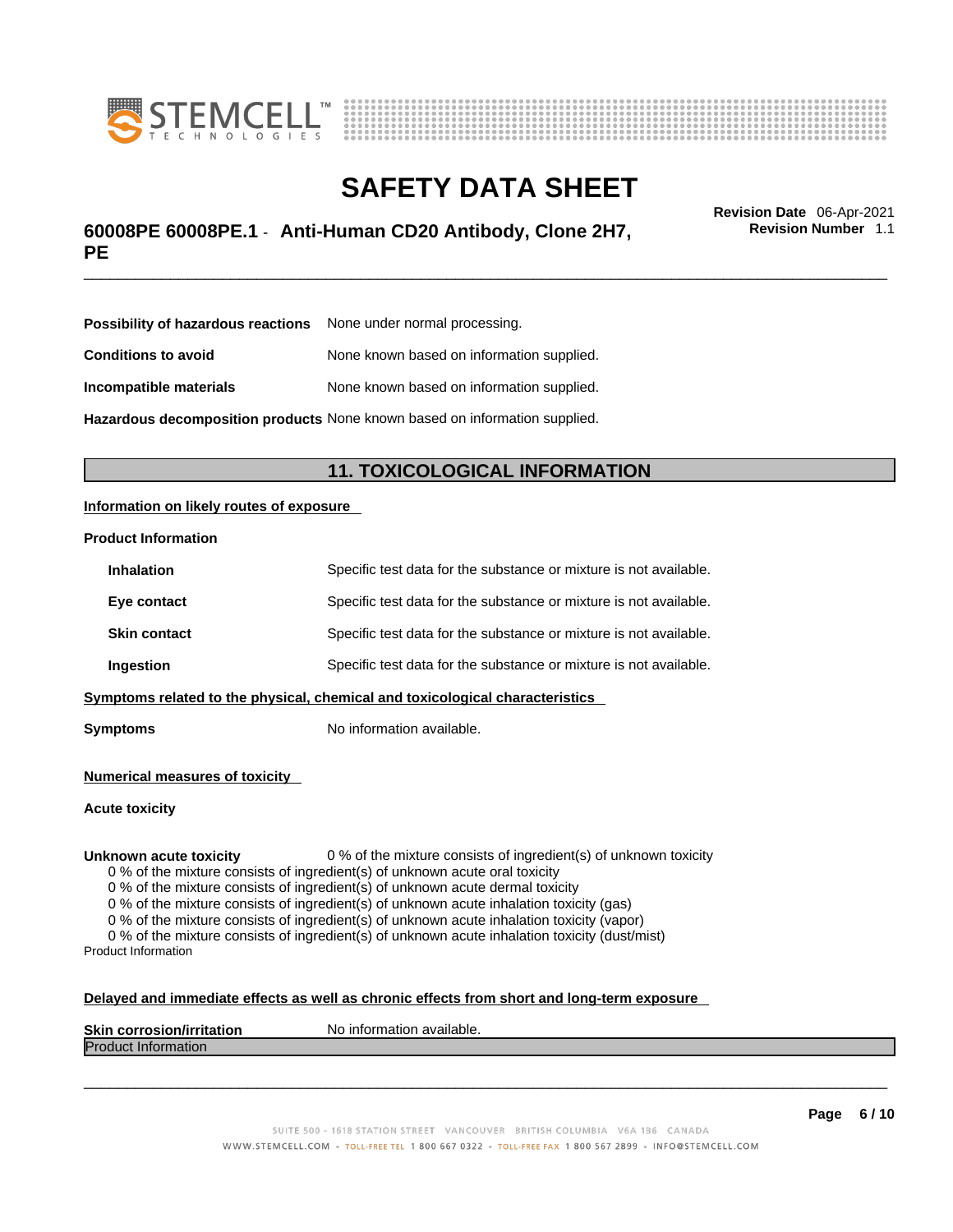

**Ecotoxicity** 



## **SAFETY DATA SHEET**

## \_\_\_\_\_\_\_\_\_\_\_\_\_\_\_\_\_\_\_\_\_\_\_\_\_\_\_\_\_\_\_\_\_\_\_\_\_\_\_\_\_\_\_\_\_\_\_\_\_\_\_\_\_\_\_\_\_\_\_\_\_\_\_\_\_\_\_\_\_\_\_\_\_\_\_\_\_\_\_\_\_\_\_\_\_\_\_\_\_\_\_\_\_ **Revision Date** 06-Apr-2021 **60008PE 60008PE.1** - **Anti-Human CD20 Antibody, Clone 2H7, PE**

**Revision Number** 1.1

| Serious eye damage/eye irritation | No information available.  |  |
|-----------------------------------|----------------------------|--|
| <b>Product Information</b>        |                            |  |
| Respiratory or skin sensitization | No information available.  |  |
| <b>Product Information</b>        |                            |  |
| <b>Germ cell mutagenicity</b>     | No information available.  |  |
| <b>Product Information</b>        |                            |  |
| Carcinogenicity                   | No information available.  |  |
| <b>Reproductive toxicity</b>      | No information available.  |  |
|                                   | <b>Product Information</b> |  |
| <b>STOT - single exposure</b>     | No information available.  |  |
|                                   | <b>Product Information</b> |  |
| <b>STOT - repeated exposure</b>   | No information available.  |  |
| <b>Product Information</b>        |                            |  |
| <b>Aspiration hazard</b>          | No information available.  |  |

## **12. ECOLOGICAL INFORMATION**

| <b>ECOLOXICILY</b><br><b>Product Information</b> |                                    |  |
|--------------------------------------------------|------------------------------------|--|
| Persistence and degradability                    | No information available.          |  |
| <b>Bioaccumulation</b>                           | There is no data for this product. |  |
| Other adverse effects                            | No information available.          |  |

### **13. DISPOSAL CONSIDERATIONS**

| Waste treatment methods                |                                                                                                                    |
|----------------------------------------|--------------------------------------------------------------------------------------------------------------------|
| Waste from residues/unused<br>products | Dispose of in accordance with local regulations. Dispose of waste in accordance with<br>environmental legislation. |
| Contaminated packaging                 | Do not reuse empty containers.                                                                                     |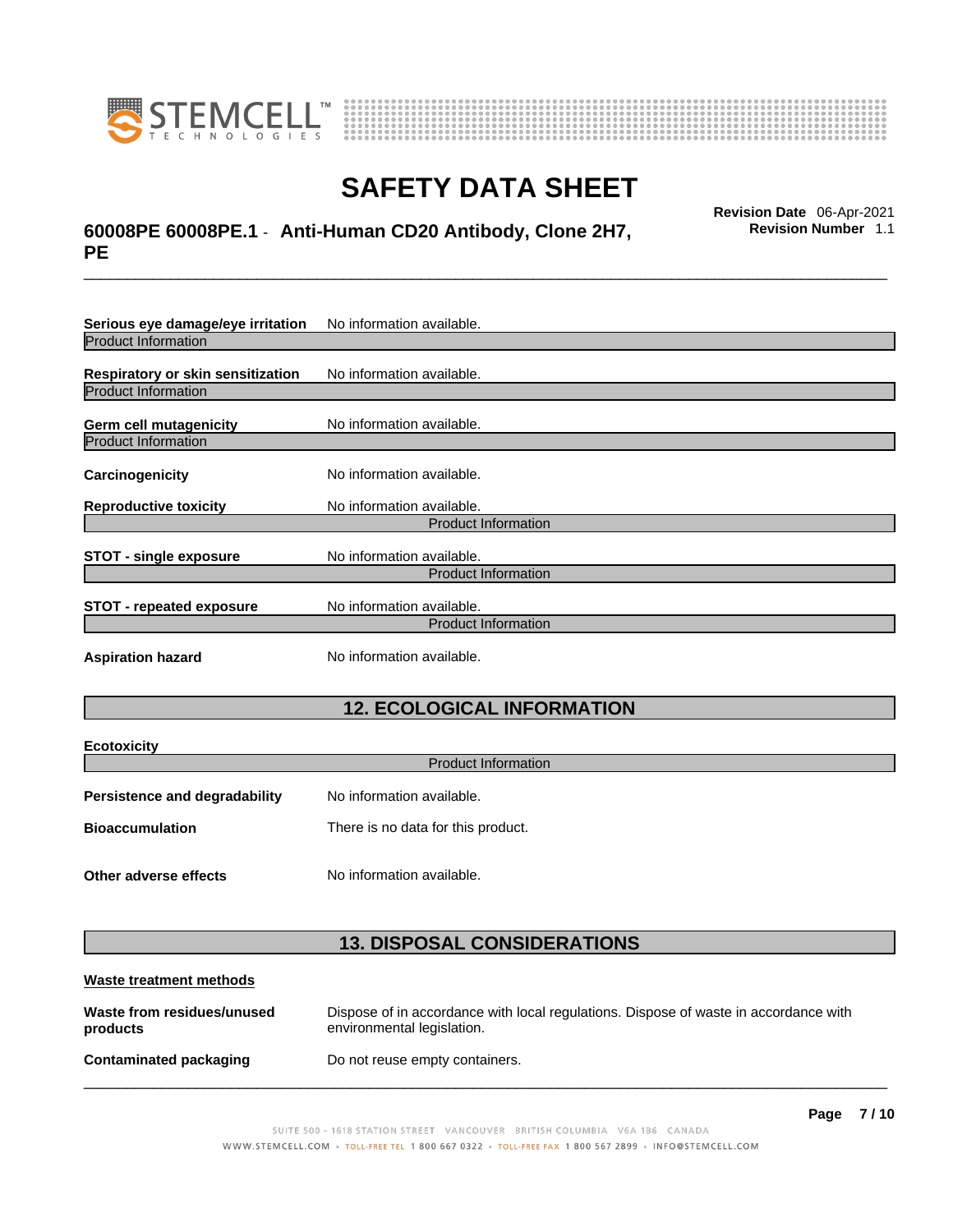



\_\_\_\_\_\_\_\_\_\_\_\_\_\_\_\_\_\_\_\_\_\_\_\_\_\_\_\_\_\_\_\_\_\_\_\_\_\_\_\_\_\_\_\_\_\_\_\_\_\_\_\_\_\_\_\_\_\_\_\_\_\_\_\_\_\_\_\_\_\_\_\_\_\_\_\_\_\_\_\_\_\_\_\_\_\_\_\_\_\_\_\_\_ **Revision Date** 06-Apr-2021 **60008PE 60008PE.1** - **Anti-Human CD20 Antibody, Clone 2H7, PE** 

**US EPA Waste Number** P105

**14. TRANSPORT INFORMATION** 

| DOT         | Not regulated |
|-------------|---------------|
| <u>TDG</u>  | Not regulated |
| <b>MEX</b>  | Not regulated |
| ICAO (air)  | Not regulated |
| IATA        | Not regulated |
| <b>IMDG</b> | Not regulated |
| <u>RID</u>  | Not regulated |
| <b>ADR</b>  | Not regulated |
| <b>ADN</b>  | Not regulated |

### **15. REGULATORY INFORMATION**

| <b>International Inventories</b> |                 |
|----------------------------------|-----------------|
| <b>TSCA</b>                      | Complies        |
| <b>DSL/NDSL</b>                  | Complies        |
| <b>EINECS/ELINCS</b>             | Complies        |
| <b>ENCS</b>                      | Does not comply |
| <b>IECSC</b>                     | Complies        |
| <b>KECL</b>                      | Complies        |
| <b>PICCS</b>                     | Complies        |
| <b>AICS</b>                      | Complies        |

 **Legend:** 

 **TSCA** - United States Toxic Substances Control Act Section 8(b) Inventory  **DSL/NDSL** - Canadian Domestic Substances List/Non-Domestic Substances List  **EINECS/ELINCS** - European Inventory of Existing Chemical Substances/European List of Notified Chemical Substances  **ENCS** - Japan Existing and New Chemical Substances  **IECSC** - China Inventory of Existing Chemical Substances  **KECL** - Korean Existing and Evaluated Chemical Substances

 $\_$  ,  $\_$  ,  $\_$  ,  $\_$  ,  $\_$  ,  $\_$  ,  $\_$  ,  $\_$  ,  $\_$  ,  $\_$  ,  $\_$  ,  $\_$  ,  $\_$  ,  $\_$  ,  $\_$  ,  $\_$  ,  $\_$  ,  $\_$  ,  $\_$  ,  $\_$  ,  $\_$  ,  $\_$  ,  $\_$  ,  $\_$  ,  $\_$  ,  $\_$  ,  $\_$  ,  $\_$  ,  $\_$  ,  $\_$  ,  $\_$  ,  $\_$  ,  $\_$  ,  $\_$  ,  $\_$  ,  $\_$  ,  $\_$  ,

**Revision Number** 1.1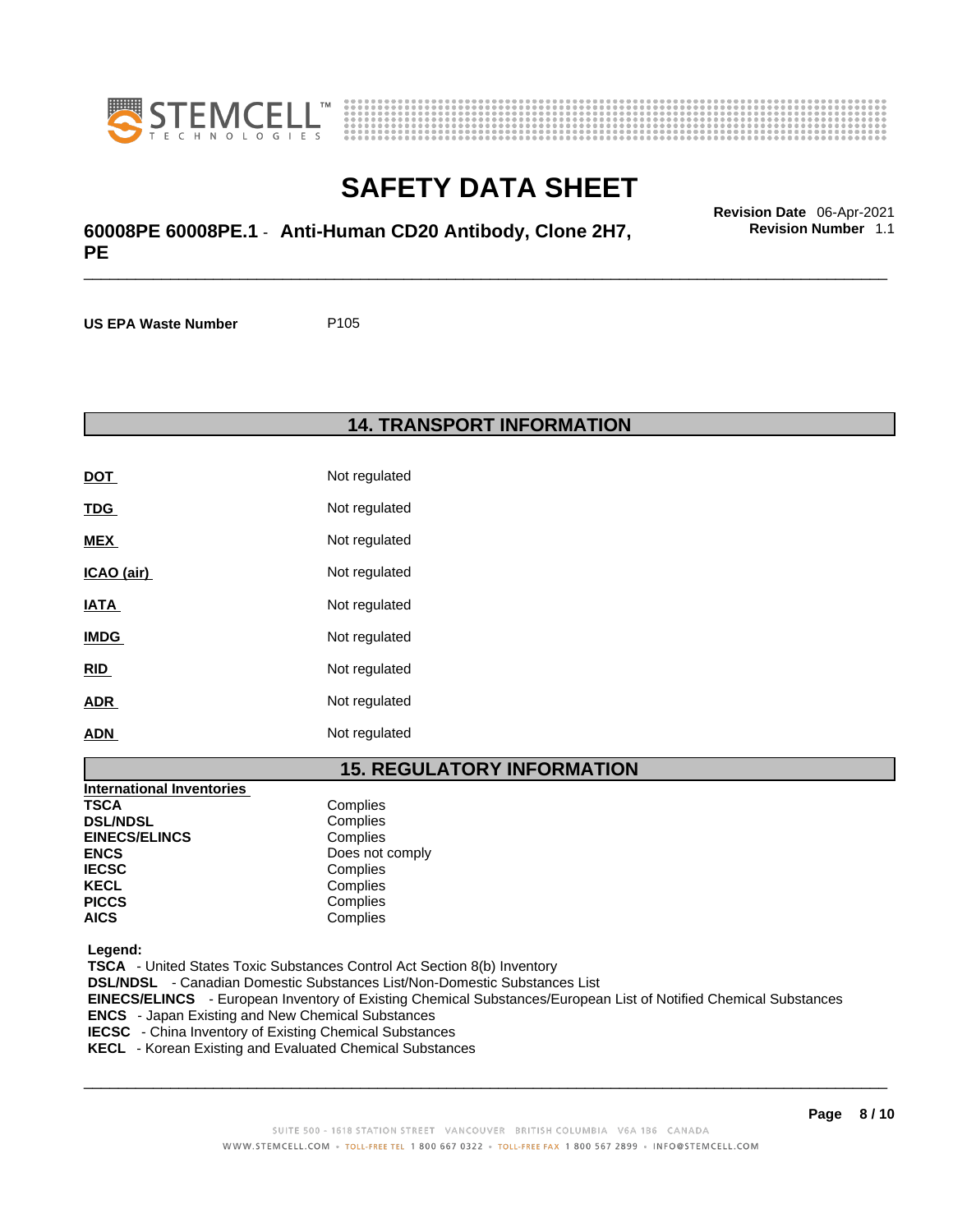



## \_\_\_\_\_\_\_\_\_\_\_\_\_\_\_\_\_\_\_\_\_\_\_\_\_\_\_\_\_\_\_\_\_\_\_\_\_\_\_\_\_\_\_\_\_\_\_\_\_\_\_\_\_\_\_\_\_\_\_\_\_\_\_\_\_\_\_\_\_\_\_\_\_\_\_\_\_\_\_\_\_\_\_\_\_\_\_\_\_\_\_\_\_ **Revision Date** 06-Apr-2021 **60008PE 60008PE.1** - **Anti-Human CD20 Antibody, Clone 2H7, PE**

**Revision Number** 1.1

 **PICCS** - Philippines Inventory of Chemicals and Chemical Substances  **AICS** - Australian Inventory of Chemical Substances

#### **US Federal Regulations**

### **SARA 313**

Section 313 of Title III of the Superfund Amendments and Reauthorization Act of 1986 (SARA). This product does not contain any chemicals which are subject to the reporting requirements of the Act and Title 40 of the Code of Federal Regulations, Part 372.

| SARA 311/312 Hazard Categories    |    |  |
|-----------------------------------|----|--|
| Acute health hazard               | No |  |
| <b>Chronic Health Hazard</b>      | No |  |
| <b>Fire hazard</b>                | No |  |
| Sudden release of pressure hazard | No |  |
| <b>Reactive Hazard</b>            | N٥ |  |

### **CWA (Clean WaterAct)**

This product does not contain any substances regulated as pollutants pursuant to the Clean Water Act (40 CFR 122.21 and 40 CFR 122.42).

### **CERCLA**

This material, as supplied, does not contain any substances regulated as hazardous substances under the Comprehensive Environmental Response Compensation and Liability Act (CERCLA) (40 CFR 302) or the Superfund Amendments and Reauthorization Act (SARA) (40 CFR 355). There may be specific reporting requirements at the local, regional, or state level pertaining to releases of this material.

### **US State Regulations**

#### **California Proposition 65**

This product does not contain any Proposition 65 chemicals.

### **U.S. State Right-to-Know Regulations**

#### **US State Regulations**

| Chemical name            | New Jersey | <b>Massachusetts</b> | Pennsylvania |
|--------------------------|------------|----------------------|--------------|
| Water                    |            |                      |              |
| 7732-18-5                |            |                      |              |
| Sodium Phosphate Dibasic |            |                      |              |
| 7558-79-4                |            |                      |              |
| Sodium Azide             |            |                      |              |
| 26628-22-8               |            |                      |              |